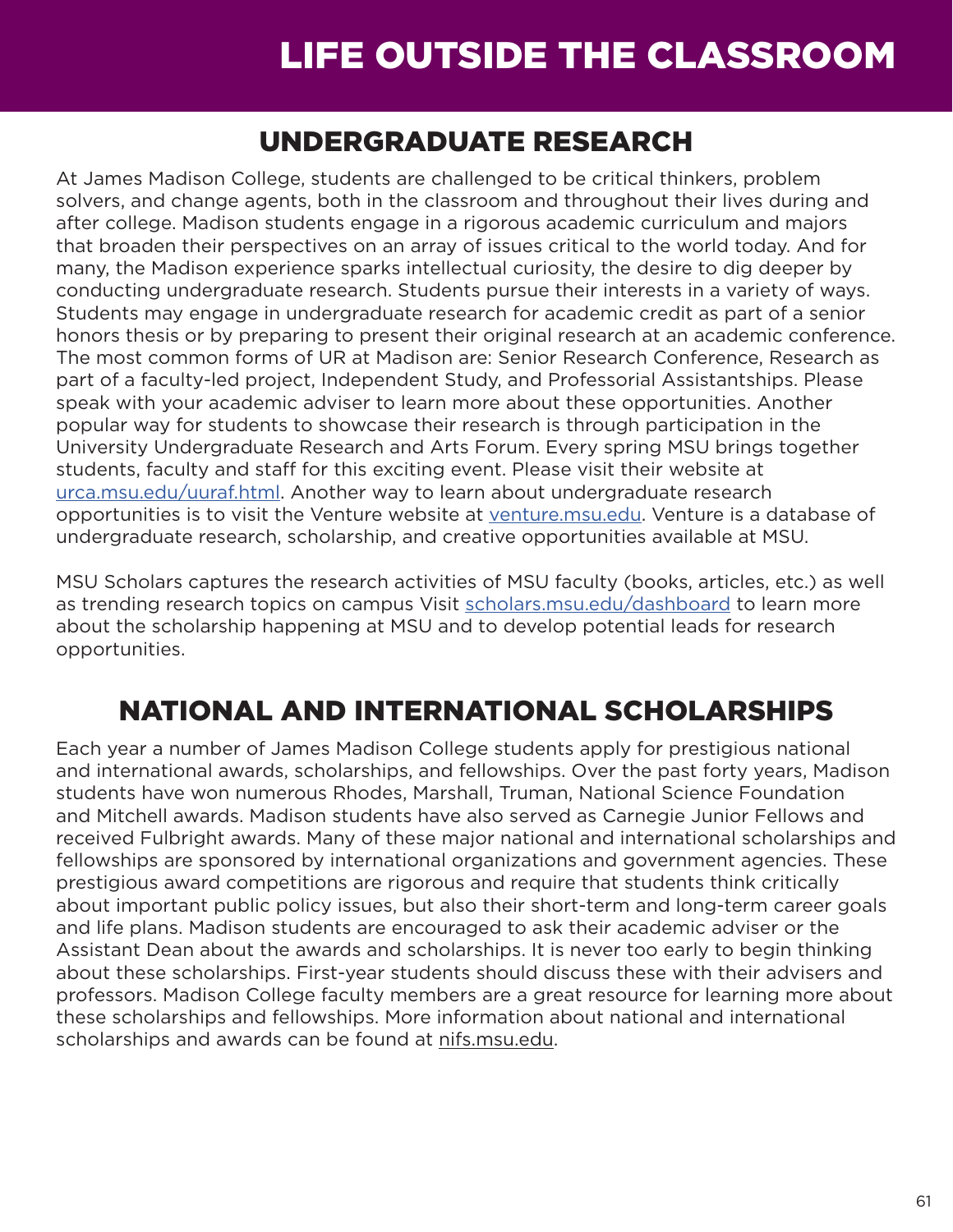## LIFE OUTSIDE THE CLASSROOM

## CAREER SERVICES

James Madison College is part of MSU's Career Services Network, which serves students from their first year to graduation and beyond through a variety of career-focused programming and services.

JMC Career Services is available to students year-round for one-on-one advising appointments and career-focused programming meant to:

- Review the variety of resources available to every Spartan through the Career Services Network
- Explore career interests and options
- Help students strategize about ways to acquire career-related experience and/or pursue professional development opportunities throughout their time at MSU and beyond
- Develop job search strategies
- Assist with professional document development (cover letters, resumes, LinkedIn profiles, etc.)
- Discuss interview strategies and/or feedback
- Review job offers
- Walk through the process of applying to graduate and professional school

Students are able to schedule career advising appointments with JMC's career consultant online through Handshake.

#### LIFE AFTER MADISON: CAREERS AND GRADUATE PATHS

Madison graduates pursue an array of interesting career paths. Some focus on a direct application of their degree—including earning graduate or professional degrees—while others opt for a more indirect application of their discipline, interwoven with other skills and interests. Regardless of their final destination, Madison students develop a strong set of transferable, discipline-crossing competencies that are highly sought after by employers and advanced degree programs alike.

Each year Career Services administers and publishes a thorough report that documents the post-graduate outcomes of all MSU students who have received a bachelor's degree aimed at offering a snapshot of their progress as they transition out of college. Learn more about Madison graduate's entry-level roles online at [careernetwork.msu.edu/outcomes/](http://careernetwork.msu.edu/outcomes/).

#### STUDENT GROUPS

James Madison College and Michigan State University have a wide variety of student organizations to check out and connect with during your time at MSU. For more details and information MSU's registered student organizations, please visit [msu.campuslabs.com/engage](http://msu.campuslabs.com/engage).